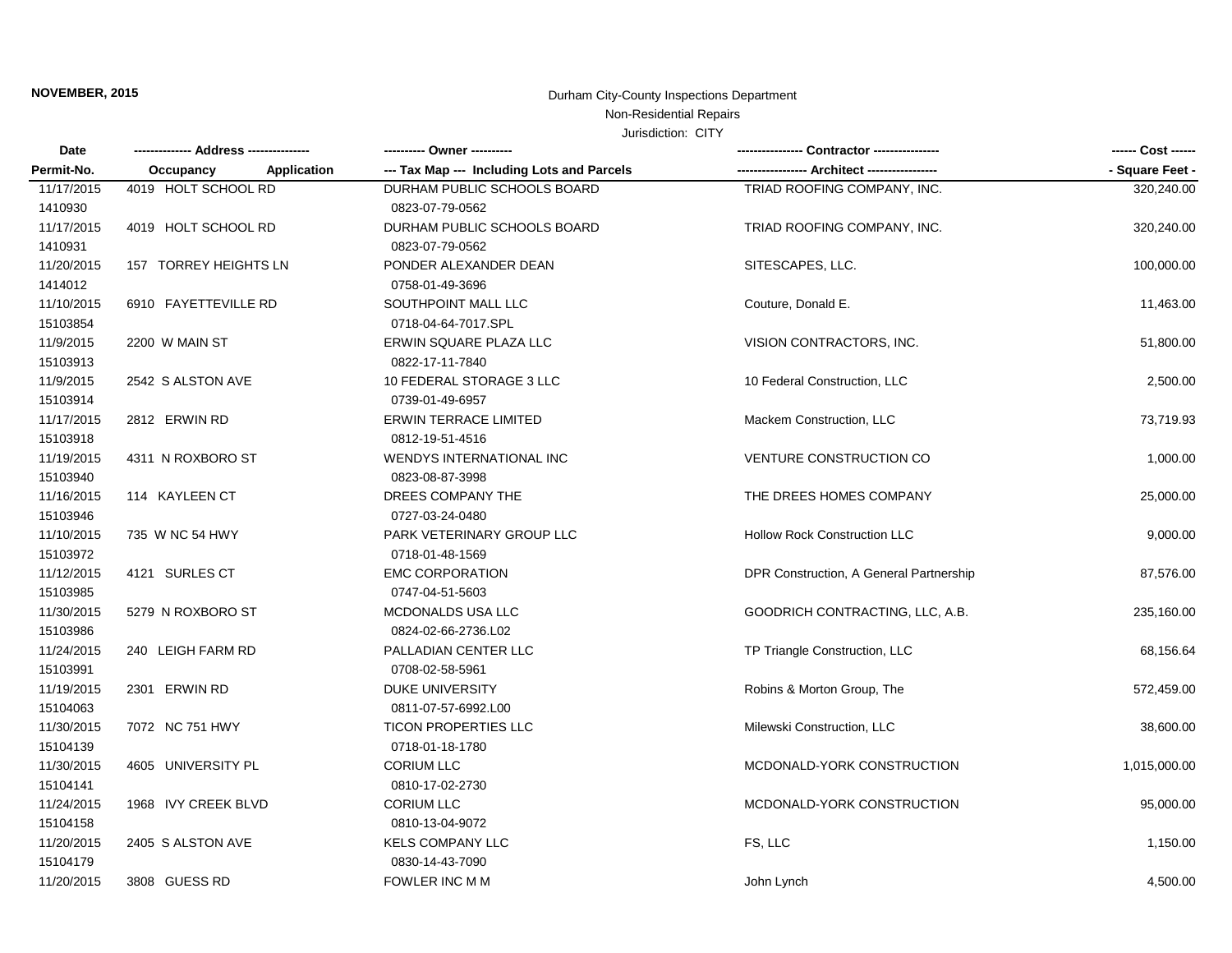# **NOVEMBER, 2015** Durham City-County Inspections Department

## Non-Residential Repairs

#### Jurisdiction: CITY

| Date       |                       |             | ---------- Owner ----------                |                                           | ------ Cost ------ |
|------------|-----------------------|-------------|--------------------------------------------|-------------------------------------------|--------------------|
| Permit-No. | Occupancy             | Application | --- Tax Map --- Including Lots and Parcels | ---- Architect ----------                 | - Square Feet -    |
| 1512519    |                       |             | 0824-05-10-3250                            |                                           |                    |
| 11/11/2015 | 4021 STIRRUP CREEK DR |             | CORAL REEF TBC LLC                         | MCDONALD-YORK CONSTRUCTION                | 170,412.00         |
| 1512932    |                       |             | 0748-02-59-7117                            |                                           |                    |
| 11/4/2015  | 4222 EMPEROR BLVD     |             | DURHAM ROYAL CENTER LLC                    | PRIME BUILDING CO., INC.                  | 202,210.00         |
| 1513160    |                       |             | 0747-04-52-3560                            |                                           |                    |
| 11/5/2015  | 3500 N ROXBORO RD     |             | <b>INSITE DURHAM LLC</b>                   | NCS Construction Services-Florida, LLC    | 88,843.13          |
| 1513285    |                       |             | 0833-17-12-3953                            |                                           |                    |
| 11/12/2015 | 203 RESEARCH DR       |             | DUKE UNIVERSITY                            | BALFOUR BEATTY CONSTRUCTION-DURHAM        | 514,466.00         |
| 1513314    |                       |             | 0811-07-57-6992.L00                        |                                           |                    |
| 11/12/2015 | 807 E MAIN ST         |             | EDGEMONT REALTY LLC                        | RIGGS-HARROD BUILDERS                     | 17,765.00          |
| 1513417    |                       |             | 0831-10-25-4360                            |                                           |                    |
| 11/12/2015 | 3643 N ROXBORO ST     |             | <b>COUNTY OF DURHAM</b>                    | WILSON, C.T., CONST. CO.                  | 1,562,085.00       |
| 1513443    |                       |             | 0823-17-82-9096                            |                                           |                    |
| 11/10/2015 | 1637 E LAWSON ST      |             | DURHAM TECHNICAL COMMUNITY                 | <b>WATCO CORPORATION</b>                  | 417,102.00         |
| 1513452    |                       |             | 0830-07-59-3822                            |                                           |                    |
| 11/25/2015 | 703 NINTH ST          |             | CPGPI REGENCY ERWIN LLC                    | Raleigh Construction Company, L.L.C., The | 270,000.00         |
| 1513569    |                       |             | 0822-18-21-9725                            |                                           |                    |
| 11/25/2015 | 3700 S MIAMI BLVD     |             | PEGRAM PROPERTIES III LLC                  | BARKER & LOVETTE GENERAL CONTRACTORS.     | 49,030.00          |
| 1513572    |                       |             | 0748-01-48-0585.SPL                        |                                           |                    |
| 11/2/2015  | 2301 ERWIN RD         |             | DUKE UNIVERSITY                            | Robins & Morton Group, The                | 105,000.00         |
| 1513587    |                       |             | 0811-07-57-6992.L00                        |                                           |                    |
| 11/16/2015 | 109 W PARRISH ST      |             | <b>HOLMES MEREDYTHE J</b>                  | HUTCHINS CONSTRUCTION CO.                 | 37,363.00          |
| 1513611    |                       |             | 0821-12-97-3238                            |                                           |                    |
| 11/30/2015 | 311 RESEARCH DR       |             | DUKE UNIVERSITY                            | DPR Construction, A General Partnership   | 200,167.00         |
| 1513613    |                       |             | 0811-07-57-6992.L00                        |                                           |                    |
| 11/9/2015  | 311 RESEARCH DR       |             | <b>DUKE UNIVERSITY</b>                     | DPR Construction, A General Partnership   | 535,929.00         |
| 1513614    |                       |             | 0811-07-57-6992.L00                        |                                           |                    |
| 11/24/2015 | 2520 S TRICENTER BLVD |             | CLPF RESEARCH CENTER LLC                   | TP Triangle Construction, LLC             | 494,994.24         |
| 1513631    |                       |             | 0739-01-30-8033                            |                                           |                    |
| 11/24/2015 | 3172 HILLSBOROUGH RD  |             | <b>HBL PROPERTY HOLDINGS LLC</b>           | <b>RIGGS-HARROD BUILDERS</b>              | 49,542.00          |
| 1513633    |                       |             | 0812-11-75-2409                            |                                           |                    |
| 11/19/2015 | 4015 UNIVERSITY DR    |             | <b>TICON INC</b>                           | NCS Construction Services-Florida, LLC    | 59,951.58          |
| 1513641    |                       |             | 0810-10-26-8075                            |                                           |                    |
| 11/6/2015  | 419 DAVIS DR          |             | LCFRE DURHAM KEYSTONE                      | MCDONALD-YORK CONSTRUCTION                | 1,047,513.00       |
| 1513643    |                       |             | 0747-03-03-9894                            |                                           |                    |
| 11/3/2015  | 3643 N ROXBORO ST     |             | <b>COUNTY OF DURHAM</b>                    | WILSON, C.T., CONST. CO.                  | 745,041.00         |
| 1513680    |                       |             | 0823-17-82-9096                            |                                           |                    |